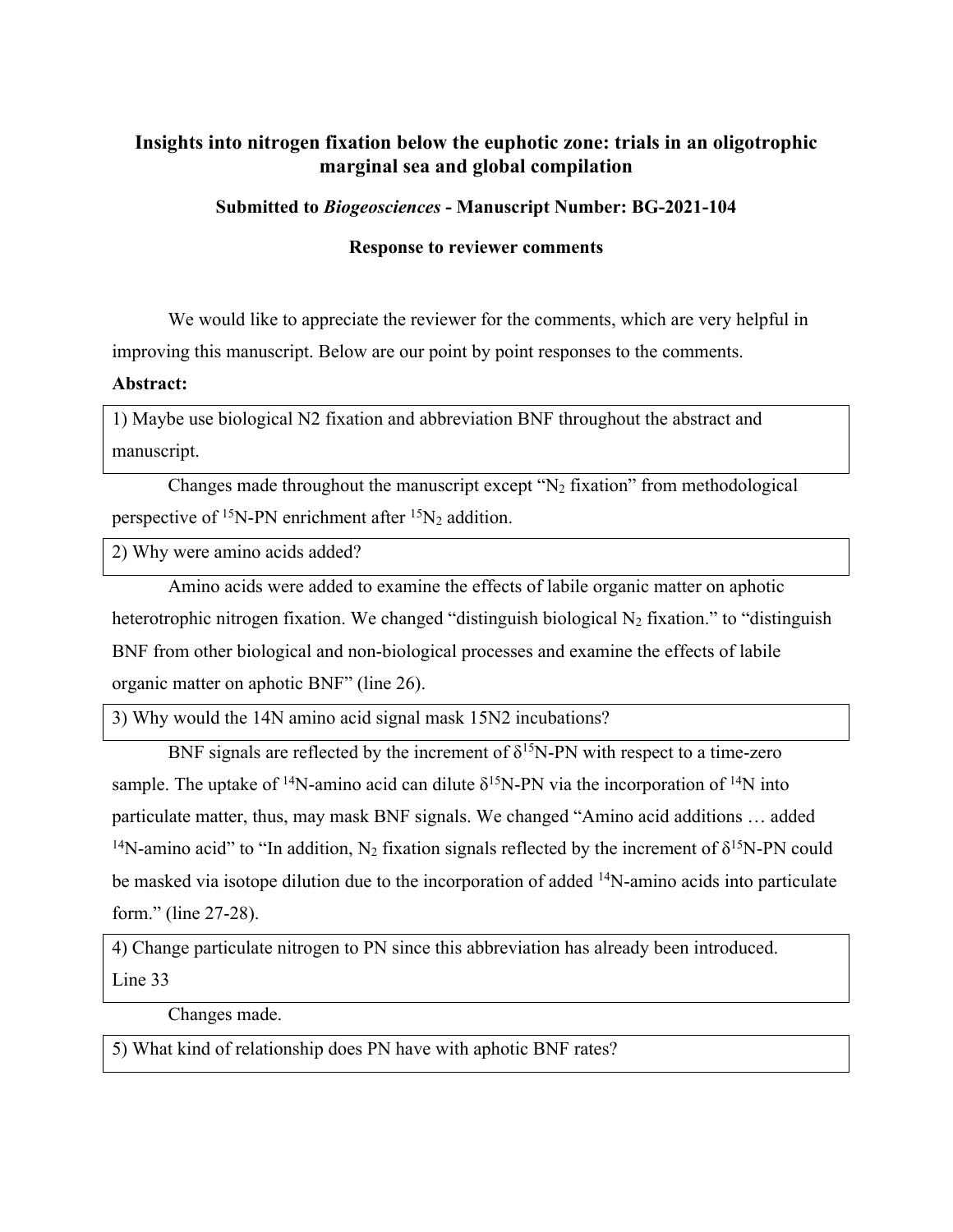It is the exponential relationship between PN and aphotic BNF rates. We have modified the text to be more specific. We changed "Regression analysis … " (line 33) to "Detectable aphotic BNF rates were exponentially related to PN concentrations in the SCS ( $n = 11$ ,  $p < 0.05$ ) and eastern tropical south Pacific ( $n = 33$ ,  $p < 0.05$ ), suggesting the potential of PN concentrations to be a predictive parameter for aphotic BNF".

#### **Introduction:**

1) Include some citations for those studies reporting discrepancies in N budget from bottom-up measurements (line 41).

We added following citations:

Galloway et al., 2004:

Galloway, J. N., Dentener, F. J., Capone, D. G., Boyer, E. W., Howarth, R. W., Seitzinger, S. P.,

Asner, G. P., Cleveland, C. C., Green, P. A., Holland, E. A., Karl, D. M., Michaels, A. F., Porter,

J. H., Townsend, A. R., and Vöosmarty, C. J.: Nitrogen Cycles: Past, Present, and Future,

Biogeochemistry, 70, 153–226, https://doi.org/10.1007/s10533-004-0370-0, 2004.

Großkopf et al., 2012:

Großkopf, T., Mohr, W., Baustian, T., Schunck, H., Gill, D., Kuypers, M. M. M., Lavik, G.,

Schmitz, R. A., Wallace, D. W. R., and LaRoche, J.: Doubling of marine dinitrogen-fixation rates based on direct measurements, Nature, 488, 361–364, https://doi.org/10.1038/nature11338, 2012.

Xinning Zhang et al., 2020:

Zhang, X., Ward, B. B., and Sigman, D. M.: Global Nitrogen Cycle: Critical Enzymes, Organisms, and Processes for Nitrogen Budgets and Dynamics, Chem. Rev., 120, 5308–5351, https://doi.org/10.1021/acs.chemrev.9b00613, 2020.

2) At line 45, consider introducing that the enzyme, nitrogenase, is responsible for BNF and that nifH-gene encodes for this enzyme. Take out "and" in "...new N to the open ocean (citation), and...".

We added sentence at line 47 and the related citation: "Nitrogenase is the enzyme responsible for BNF, and the highly conserved nitrogenase reductase gene (*nifH*) has been frequently targeted to detect diazotrophs in the ocean (Zehr and Capone, 1996)."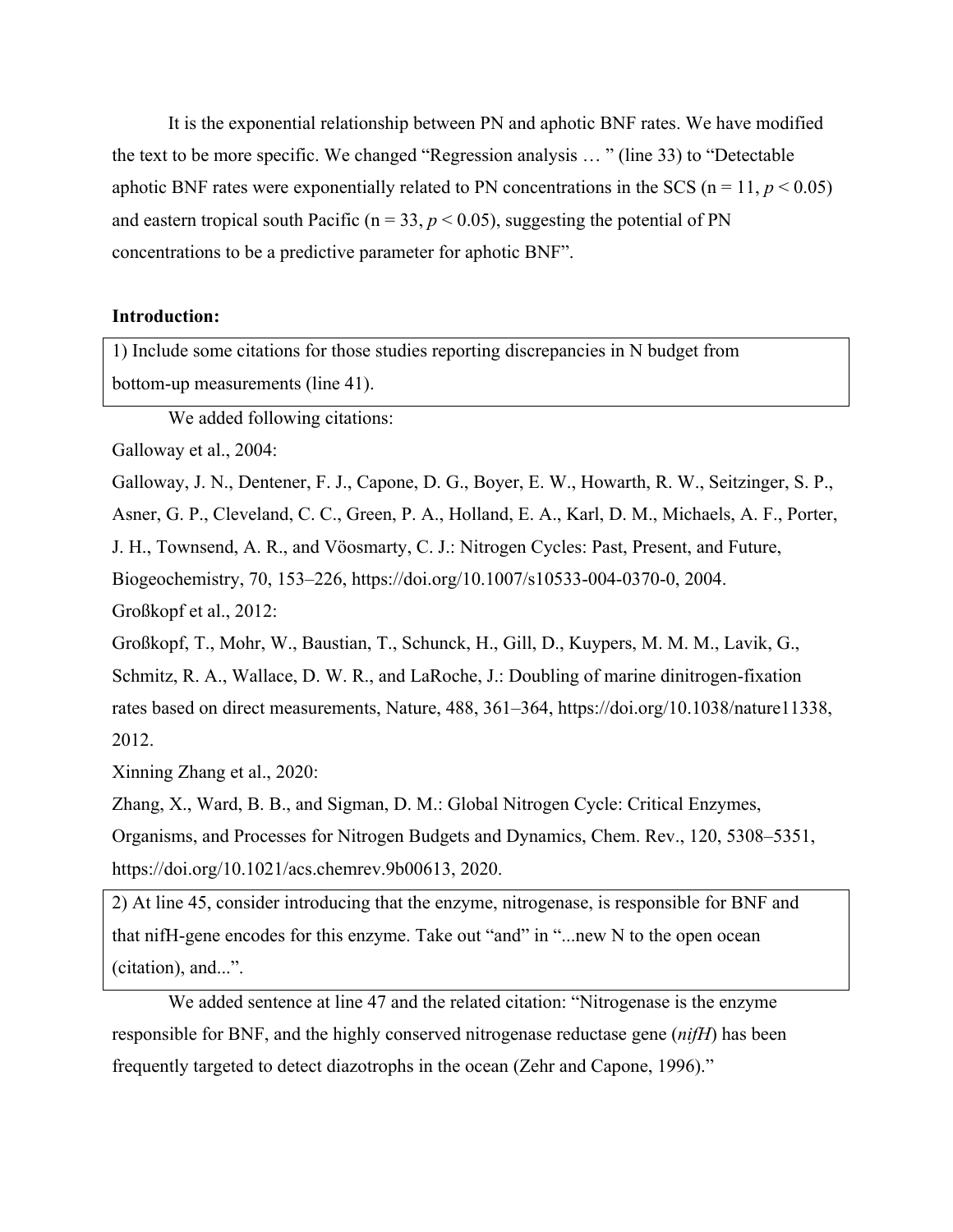Zehr, J. P., and Capone, D. G.: Problems and promises of assaying the genetic potential for nitrogen fixation in the marine environment, Microbial Ecology, 32(3), 263-281, https://doi.org/10.1007/bf00183062, 1996.

3) Line 60: start a new paragraph with "However, owing to the..."

Changes made.

4) Line 68: start a new sentence with "Thus, further investigations..."

Changes made.

5) Line 77: correct spelling for "anaerobic". Also, check out recent publication regarding BNF rates with sinking marine particles (Chakraborty et al., 2021) – very relevant for your research. "Quantifying nitrogen fixation by heterotrophic bacteria in sinking marine particles" Chakraborty et al., 2021

Correction made and citation added on Line 77 "… microbial consortia (Bombar et al., 2016; Chakraborty et al., 2021; Dekas et al., 2009)".

Chakraborty, S., Andersen, K. H., Visser, A. W., Inomura, K., Follows, M. J., and Riemann, L.:

Quantifying nitrogen fixation by heterotrophic bacteria in sinking marine particles, Nat.

Commun., 12, 4085, https://doi.org/10.1038/s41467-021-23875-6, 2021.

6) Line 81-89: Maybe table 2 could be moved up to the intro and you could incorporate columns with what DOM compound was added and how the BNF rate was influenced in response to the amendment - might enhance the table.

Table 2 was moved up to the introduction part and changed order with Table 1. Also,

DOM addition experiments as well as their effects on  $N_2$  fixation were added to the table. In the meantime, we replaced long references in line 81-91 by referring to the table. Finally, the table is updated as below:

Table 1. Compilation of N<sub>2</sub> fixation rate studies conducted below the euphotic zone using <sup>15</sup>N<sub>2</sub> methods. For studies without **explicit depth of euphotic zone, only data ≥ 200 m were included. BDL stands for below detection limit. DOM represents dissolved organic matter, and DFAA, ATP, and TEP represent dissolved free amino acid, adenosine triphosphate, and transparent exopolymeric particle, respectively. DOM addition effect "+", "0", and "–" denote positive effect, no significant effect, and negative effect, respectively.**

| Location                     | Depth<br>(m) | $N_2$ fixation<br>rate<br>(nmol N $L^{-1}d^{-1}$ ) | Aphotic zone<br>contribution to<br>total $%$ | Aphotic zone<br>integrated NFR<br>(umol N m <sup>-2</sup> d <sup>-</sup> | Method        | <b>DOM</b> addition and<br>the effect $(+/0/-)$ | Reference                 |
|------------------------------|--------------|----------------------------------------------------|----------------------------------------------|--------------------------------------------------------------------------|---------------|-------------------------------------------------|---------------------------|
| <i>Hypoxic waters</i>        |              |                                                    |                                              |                                                                          |               |                                                 |                           |
| Southern California<br>Bight | 500, 885     | 0.7                                                | ca. $30\%$<br>(below DCM to 855)<br>m        | 55                                                                       | $15N2$ bubble |                                                 | Hamersley et al.,<br>2011 |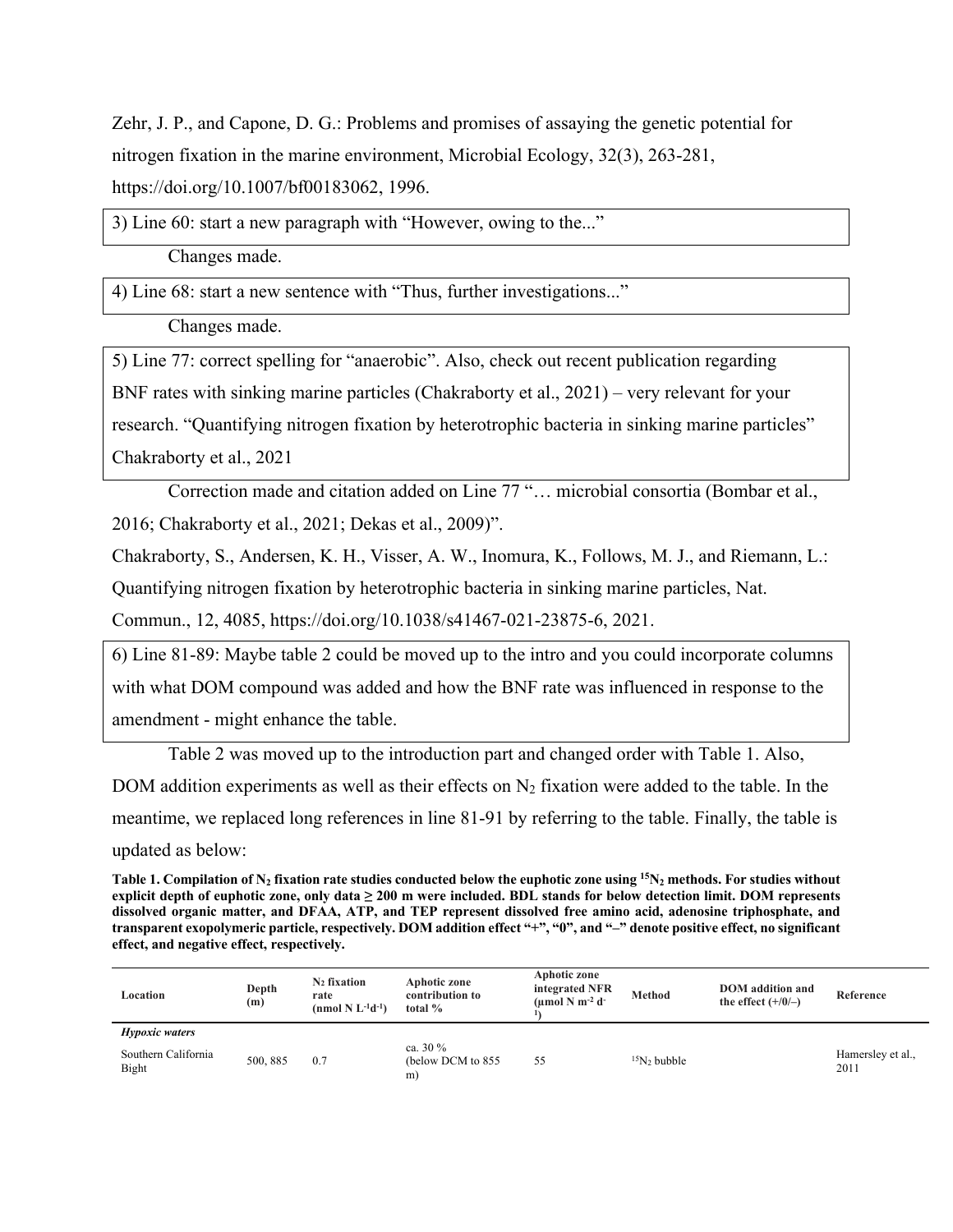| Eastern Tropical South<br>Pacific                | OMZ<br>core<br>(deepest)<br>$400 \text{ m}$ ) | $1.27 \pm 1.2$                           | ca. 90 %<br>(deepest level of 1<br>$\mu$ mol L <sup>-1</sup> O <sub>2</sub> to 400 m) | $574 \pm 294$                      | $15N2$ bubble                                       |                                              | Fernandez et al.,<br>2011     |
|--------------------------------------------------|-----------------------------------------------|------------------------------------------|---------------------------------------------------------------------------------------|------------------------------------|-----------------------------------------------------|----------------------------------------------|-------------------------------|
| Baltic Sea                                       | 200                                           | $0.44 \pm 0.26$                          | $46\%$<br>(Suboxic and anoxic<br>area)                                                | Not reported                       | $15N2$ bubble                                       |                                              | Farnelid et al.,<br>2013      |
| Eastern Tropical South<br>Pacific                | 200-2000                                      | $BDL-0.6$                                | 87-90 %<br>(below the euphotic<br>zone to 2000 m)                                     | 119-501                            | $15N2$ bubble                                       | $DFAA (+)$<br>Carbohydrate $(+/0)$<br>ATP(0) | Bonnet et al.,<br>2013        |
| Eastern Tropical South<br>Pacific                | 200                                           | 0.37                                     | Not reported                                                                          | Not reported                       | $15N2$ bubble                                       |                                              | Dekaezemacker<br>et al., 2013 |
| Peruvian OMZ                                     | 200                                           | 0.4                                      | Not reported                                                                          | Not reported                       | $15N2$ bubble                                       |                                              | Loescher et al.,<br>2014      |
| Eastern Tropical South<br>Pacific                | 200-500                                       | <b>BDL-4.39</b>                          | Not reported                                                                          | 150.6-628.7<br>$(0-500 \text{ m})$ | $15N2$ enriched<br>seawater                         |                                              | Löscher et al.,<br>2016       |
| Pacific Northwest<br>coastal upwelling<br>system | 600                                           | <b>BDL</b>                               | Not reported                                                                          | Not reported                       | $15N2$ enriched<br>seawater                         |                                              | Gradoville et al.,<br>2017    |
| Eastern Tropical South<br>Pacific                | 200-350                                       | <b>BDL</b>                               | Not reported                                                                          | Not reported                       | Modified <sup>15</sup> N <sub>2</sub><br>bubble     |                                              | Chang et al.,<br>2019         |
| Eastern Tropical North<br>Pacific                | 110-3001                                      | <b>BDL-35.9</b>                          | Not reported                                                                          | Not reported                       | Modified ${}^{15}N_2$<br>bubble                     | DFAA $(+/0/-)$<br>Carbohydrate $(+/0/-)$     | Selden et al.,<br>2019        |
| Without hypoxia                                  |                                               |                                          |                                                                                       |                                    |                                                     |                                              |                               |
| Levantine Basin                                  | 250-500                                       | $0.01 - 0.24$                            | 37-75 %<br>(0.1 % PAR to 500 m)                                                       | Not reported                       | $15N2$ bubble                                       | TEP $(+)$                                    | Rahav et al.,<br>2013         |
| Gulf of Aqaba                                    | 150-720                                       | $0.02 - 0.38$                            | 56 %<br>$(0.1 %$ light to 720 m)                                                      | Not reported                       | ${}^{15}N_2$ bubble                                 | $DFAA (+)$                                   | Rahav et al.,<br>2013         |
| Gulf of Aqaba                                    | 200                                           | $0.2 - 0.3$                              | Not reported                                                                          | Not reported                       | $15N_2$ bubble                                      | $DFAA (+)$                                   | Rahav et al.,<br>2015         |
| Gulf of Mexico                                   | 330-538                                       | $b$ 1.06 $\pm$ 0.24<br>$*10^{-5} h^{-1}$ | Not reported                                                                          | Not reported                       | $15N2$ bubble                                       |                                              | Weber, 2015                   |
| Solomon Seas                                     | 200-1000                                      | <b>BDL-0.35</b>                          | c25%<br>$(200-1000 \text{ m})$                                                        | Not reported                       | ${}^{15}N_2$ enriched<br>seawater                   | DFAA $(+/0)$<br>Carbohydrate $(+/0/-)$       | Benavides et al.,<br>2015     |
| <b>Bismarck Seas</b>                             | 200-1000                                      | <b>BDL-0.89</b>                          | c25%<br>$(200-1000 \text{ m})$                                                        | Not reported                       | $15N2$ enriched<br>seawater                         | DFAA $(+/0)$<br>Carbohydrate (-)             | Benavides et al.,<br>2015     |
| Mediterranean Sea                                | 200-2000                                      | <b>BDL-0.07</b>                          | 48-100 %<br>(below 0.01 % PAR to<br>$2000 \text{ m}$                                  | 17.83-91.06                        | $15N_2$ bubble                                      |                                              | Benavides et al.,<br>2016     |
| North Pacific<br>Subtropical Gyre                | 200                                           | <b>BDL</b>                               | Not reported                                                                          | Not reported                       | ${}^{15}N_2$ enriched<br>seawater                   | Carbohydrate (+)                             | Gradoville et al.,<br>2017    |
| Western Tropical<br>South Pacific                | 200-800                                       | $0.05 - 0.68$                            | $^{d}$ ca. 6-88 %<br>$(200-800 \text{ m})$                                            | Not reported                       | $15N2$ bubble                                       |                                              | Benavides et al.,<br>2018     |
| Western North<br>Atlantic Coastal<br>waters      | 19.8-40.5                                     | 1.77-9.12                                | Not reported                                                                          | Not reported                       | $15N2$ bubble                                       |                                              | Mulholland et al.,<br>2019    |
| South China Sea                                  | 200-4000                                      | <b>BDL-0.21</b>                          | $.39 \pm 32\%$<br>$(200-1000 \text{ m})$                                              | $36 \pm 26$                        | $15N2$ enriched<br>seawater/ ${}^{15}N_2$<br>bubble | DFAA $(+/0/-)$                               | This Study                    |

a Contribution of annual surface water NF in Baltic Sea

<sup>d</sup>Of photic zone integration<br>°Of 0-1000 m dark integration

7) Line 95: introduce as South China Sea once before using SCS abbreviation.

Correction made.

# 8) Line 100: state what different controls you used specifically.

Correction made.

## **Methods:**

<sup>&</sup>lt;sup>b</sup>Shown in SNFR<br>°Of 5-70 m integration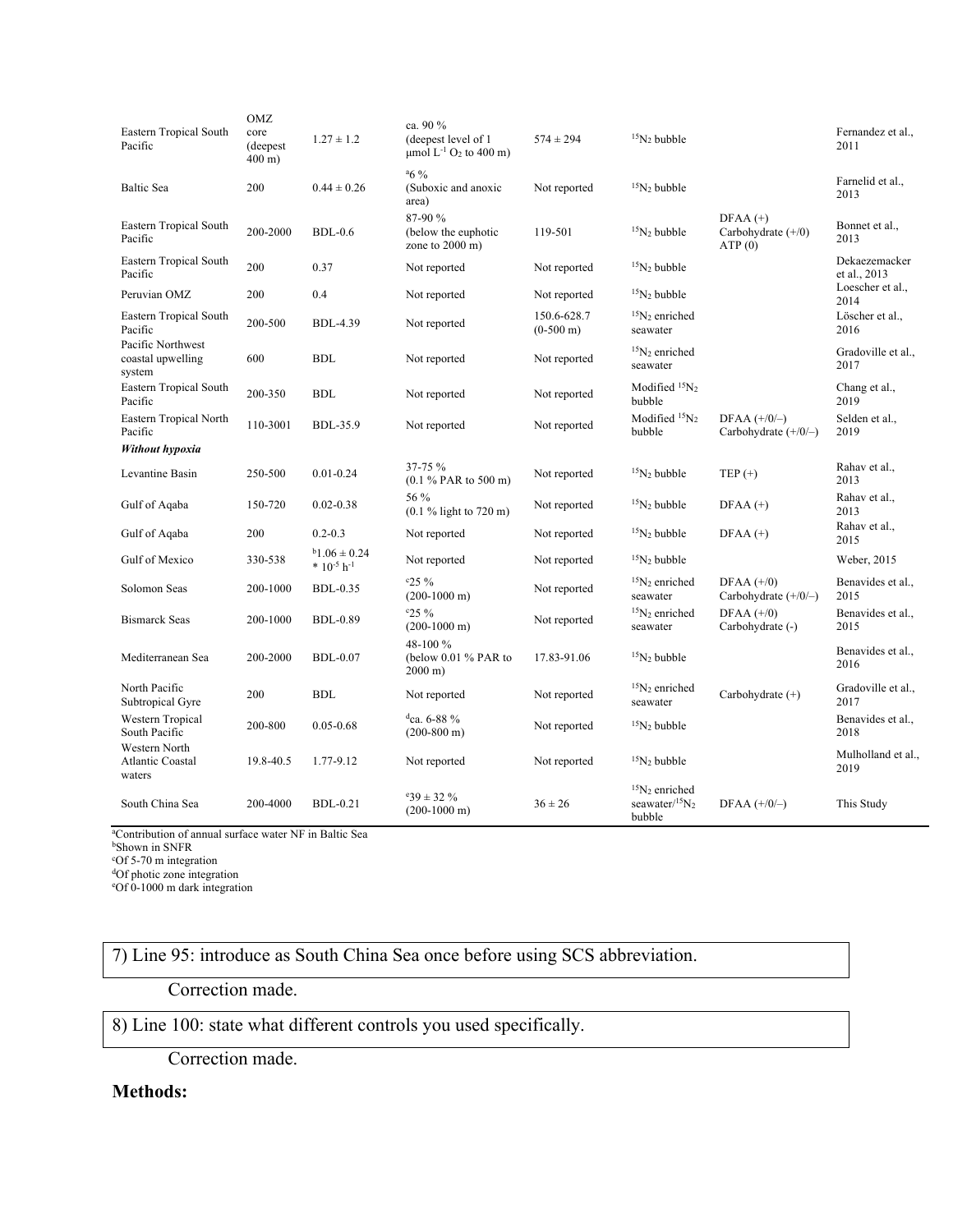1) Fig. 1. Use SCS abbreviation for consistency since it has already been introduced.

Changes made.

2) Fig. 2. Not clear what OMD is referring to.

We updated the full explanation of OMD as oxygen minimum depth in the figure caption.

3) Table 1. Specify cruise dates for K1 and WXS stations. The control/treatment column is

not super clear – what are all the other incubations considered? Also, I don't see any

specifications for the DFAA treatments here.

We added one more line in the Table 1 to clarify the cruise dates for K1 (Aug 2018) and

WXS (Jul 2019) and updated the treatment column and depth column to specify the depths of

additional treatments as follows:

Table 1. Experimental treatments in this study. All incubations were in dark conditions. No tracer and HgCl<sub>2</sub> denote tracerfree control and killed control with HgCl<sub>2</sub>, respectively. DFAA represents dissolved free amino acid addition experiments. **PC and FLPE denote polycarbonate and fluorinated polyethylene bottles, respectively.**

| Cruis<br>e  | <b>Station</b>  | Depth $(m)$                     | Treatment          | <b>BNF Method</b>                               | <b>Replicates</b> | <b>Time Series</b><br>(hours) | <b>Bottle Type</b> |
|-------------|-----------------|---------------------------------|--------------------|-------------------------------------------------|-------------------|-------------------------------|--------------------|
| Aug<br>2018 | K1              | 5, 15, 30, 50, 75, 100          |                    | <sup>15</sup> N <sub>2</sub> -Enriched Seawater | 2                 | 0, 24                         | 1 L PC             |
|             | K1              | 200, 300, 740, 1000             |                    | $15N2$ -Enriched Seawater                       | 4                 | 0, 24                         | 4 L FLPE           |
|             | <b>SEATS</b>    | 5, 15, 30, 50, 75, 100          |                    | $15$ N <sub>2</sub> -Enriched Seawater          | 2                 | 24                            | 1 L PC             |
|             | <b>SEATS</b>    | 200, 300, 705, 1000, 2000, 3800 | No tracer/ $HgCl2$ | $15N2$ -Enriched Seawater                       |                   | 0, 48, 96                     | 4 L FLPE           |
|             | SS1             | 5, 15, 25, 50, 75, 100          |                    | $15N2$ Gas Bubble                               | 3                 | 0, 24                         | 1 L PC             |
|             | SS1             | 120, 150                        |                    | $15N2$ Gas Bubble                               | 3                 | 0, 24                         | 4 L FLPE           |
| Jul         | SS <sub>1</sub> | 200, 700                        | <b>DFAA</b>        |                                                 | 3                 | 0, 24, 48                     | 4 L FLPE           |
| 2019        | SS <sub>1</sub> | 300, 500, 1000, 4000            |                    | $15N2$ Gas Bubble                               | 3                 | 0, 24, 48                     | 4 L FLPE           |
|             | <b>WXS</b>      | 5                               |                    | $15N2$ Gas Bubble                               | 3                 | 0, 24, 48                     | 4 L FLPE           |
|             | <b>WXS</b>      | 200, 855                        | <b>DFAA</b>        | $15N2$ Gas Bubble                               | 3                 | 0, 24, 48                     | 4 L FLPE           |

4) Section 2.4: line 180 "...representing x % of the total organic carbon..." Not certain how these % are being calculated – total organic carbon measurements of what (e.g., are these citations referencing prior measurements of TOC in the SCS)?

These % of the total organic carbon (TOC) estimations are based on previous studies, as we were not able to measure TOC. We updated the citation to be Wu et al. (2015), a representative study of TOC profiles in the SCS. Also, to clarify the sentence, we changed it into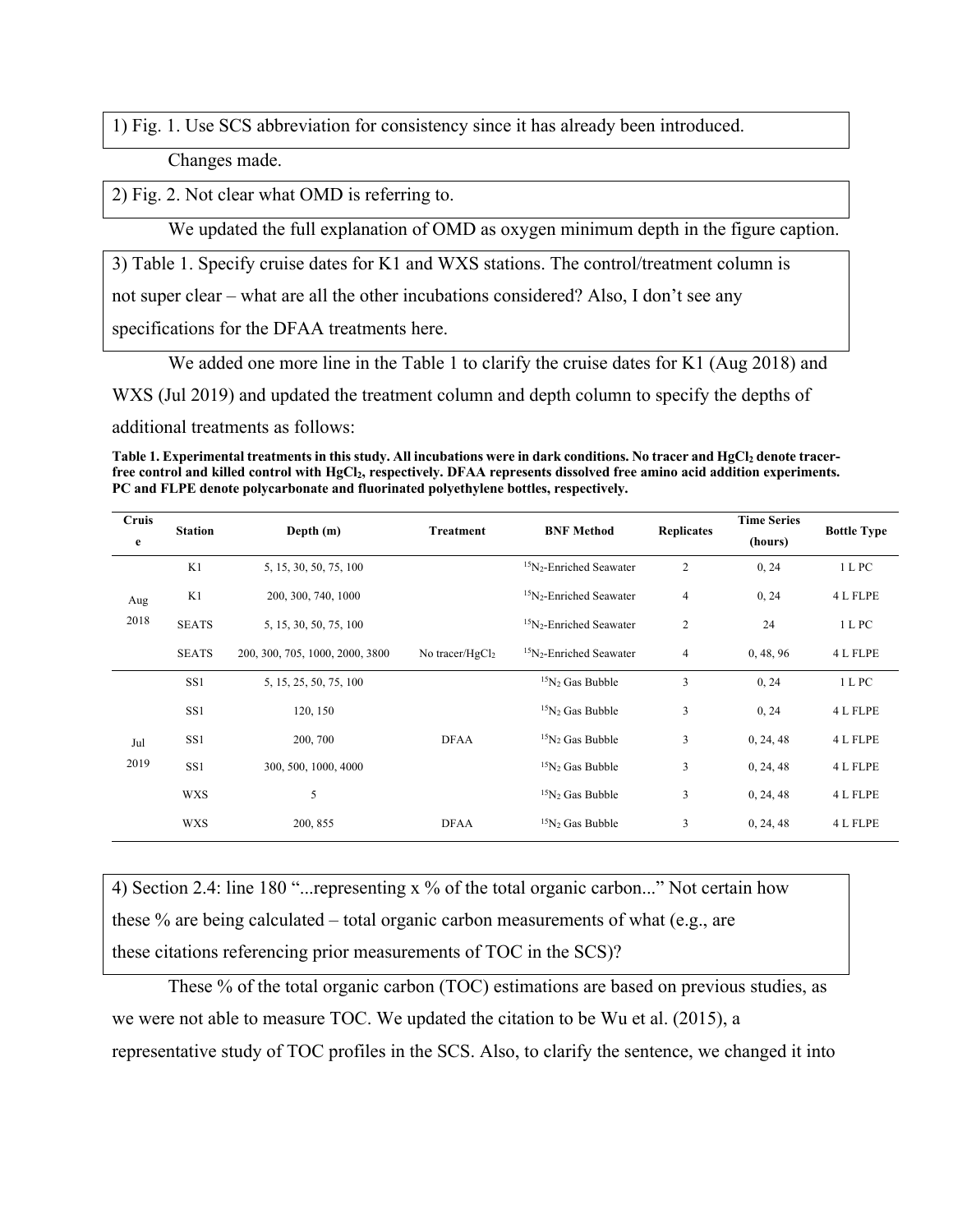"... representing ca. 0.4, 0.8, 4, 20, and 40%, respectively, of the total organic carbon  $(\sim45 - 50$ μM C: Wu et al., 2015).", and the full reference is:

Wu, K., Dai, M., Chen, J., Meng, F., Li, X., Liu, Z., Du, C., Gan, J.: Dissolved organic carbon in the South China Sea and its exchange with the Western Pacific Ocean, Deep Sea Res Part II: Top Stud Oceanogr., 122, 41–51, https://doi.org/10.1016/j.dsr2.2015.06.013, 2015.

5) Lines 185 – 188 – combine with paragraph starting at line 189.

Change made.

6) Lines 208-210 combine with previous paragraph.

Change made.

7) Line 232: are depth integrations done using trapezoidal integration?

Yes, and we made it clear by "Depth integrated  $N_2$  fixation rates were calculated by

multiplying the average of two adjacent rates by their depth interval (trapezoidal integration)."

8) Table 2 would be more useful in the introduction rather than the long list of citations.

Changes made as 6) in **Introduction** part above.

### **Results:**

1) Figs. 3 and 4: Consider reducing the y-axis range so it's easier to discern what's

happening with most of the samples. For instances where d15N is greater than 100,

consider using a broken y-axis so that you can highlight both high values and the

majority of the data that falls within < 100.

Following your suggestions, we changed y-axes in Figure 3 and 4 as below for better visualization.

Figure 3: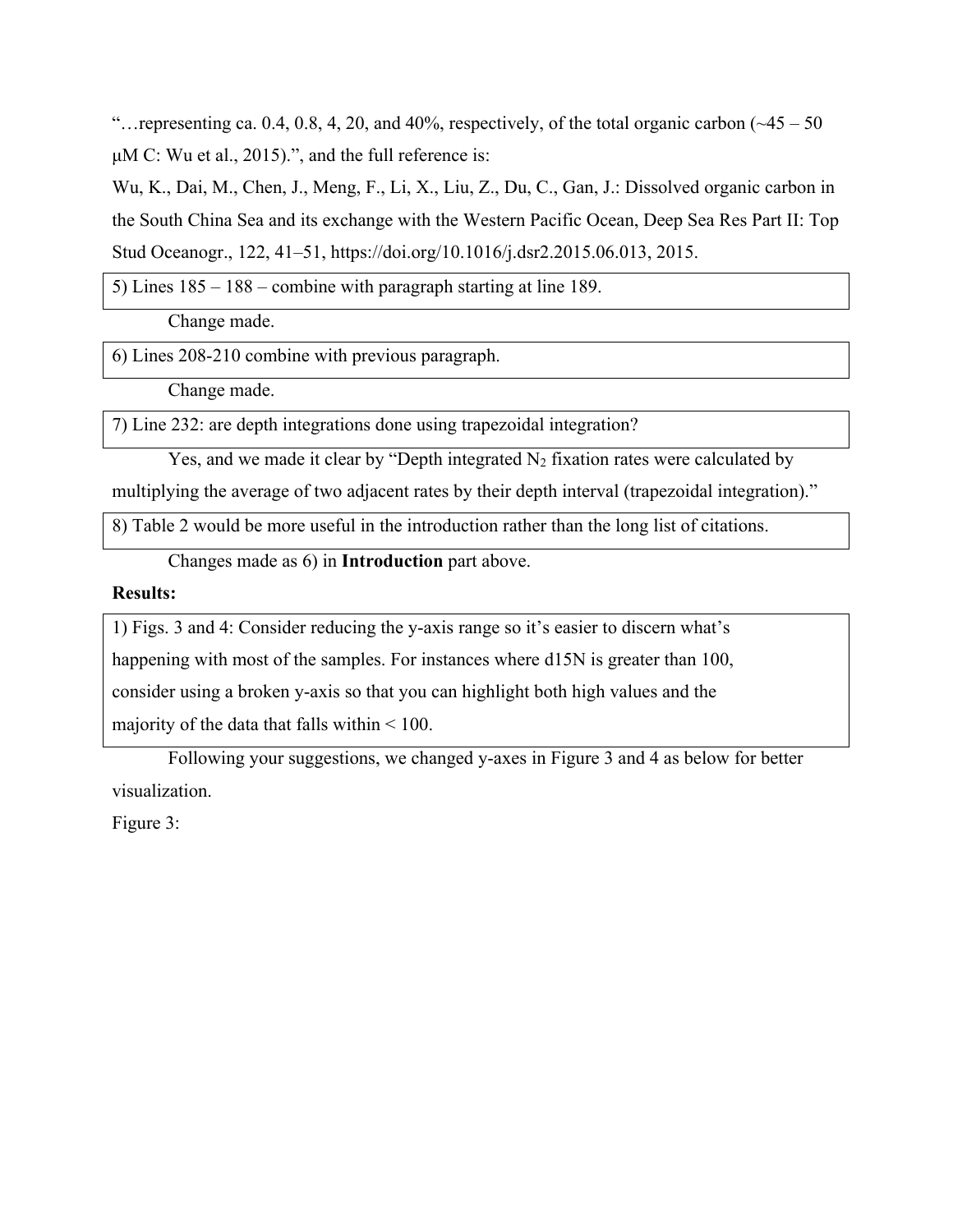

△ **Tracer-free control** × Killed control (+ HgCl<sub>2</sub>) ◯ N<sub>2</sub> fixation **Minimum acceptable change for detectable rates**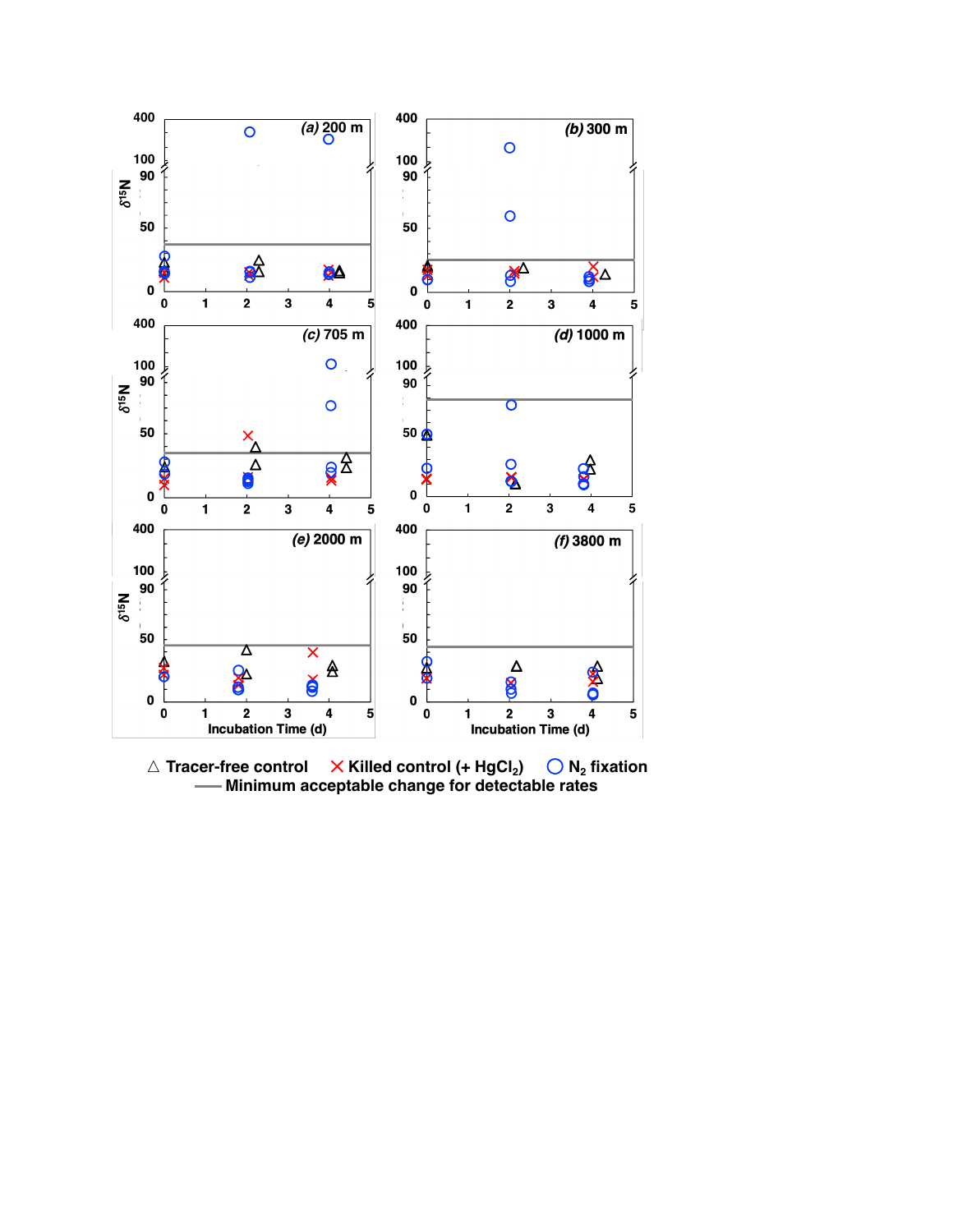

2) OMD depth is referenced several times but haven't specified what the abbreviation stands (Oxygen Minimum Depth?) for.

Correction made as above in **Methods** 2).

### **Discussion:**

1) Line 335: citations for low [PN] and low ANF rates in aphotic zone? Combine this paragraph with the next one since it's so short and interconnected.

Updated as "… low PN concentrations and low ANF rates compared to the surface (Gruber, 2008; Moisander et al., 2017), making …" with citations added in the reference: Gruber, N.: The marine nitrogen cycle: overview and challenges, in: Nitrogen in the marine environment (Second Edition), edited by: Capone, D. G., Bronk, D. A., Mulholland, M. R.,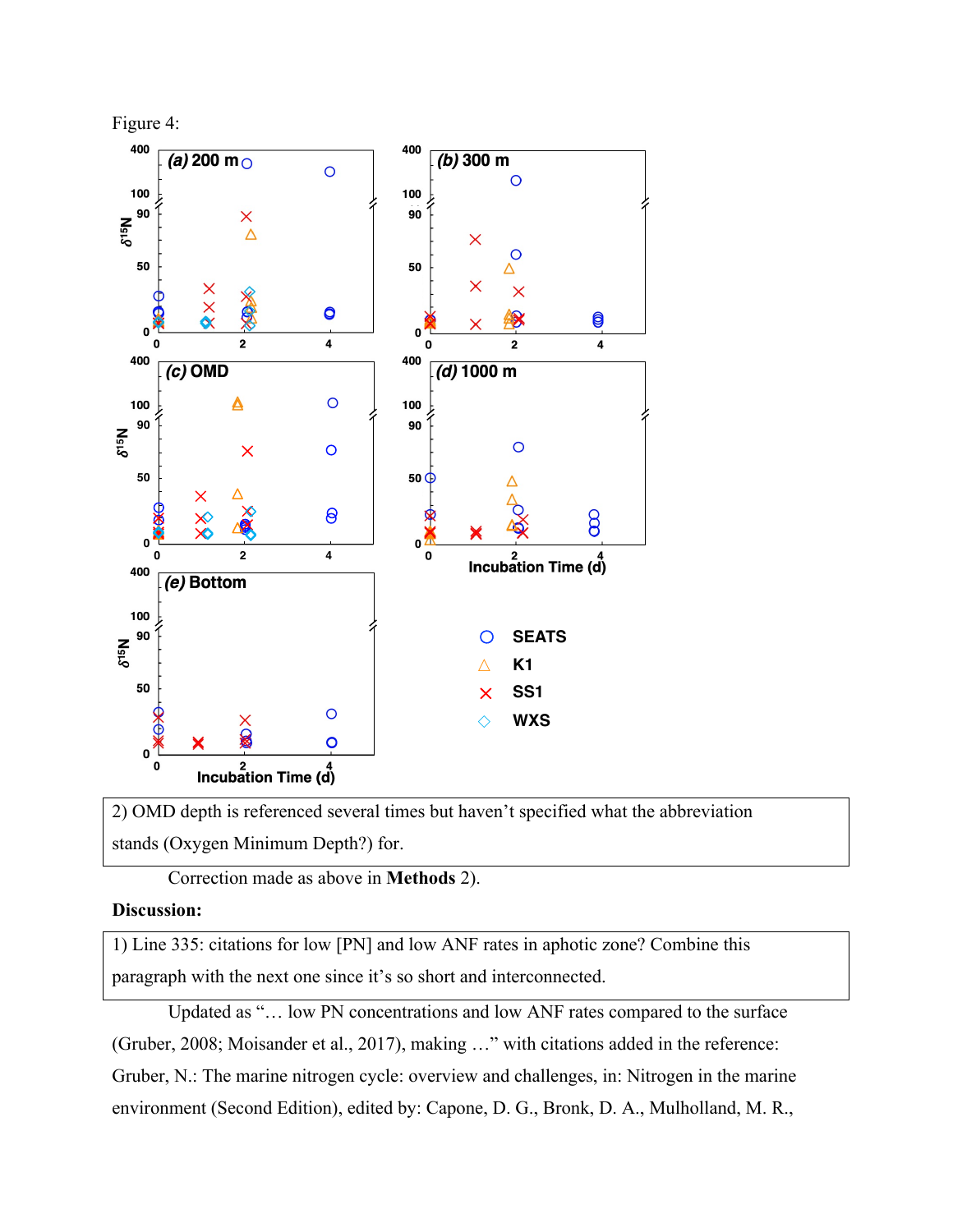Carpenter, E. J., Academic Press, 1-50, https://doi.org/10.1016/B978-0-12-372522-6.00001-3, 2008.

2) Line 345: citations for characterizing "estuarine environments...ultraoligotrophic waters...polar waters" as "low N2 fixation systems".

Citation added: "… or even polar waters (Wang et al., 2019), expanding …". Wang, W.-L., Moore, J. K., Martiny, A. C., and Primeau, F. W.: Convergent estimates of marine nitrogen fixation, Nature, 566, 205–211, https://doi.org/10.1038/s41586-019-0911-2, 2019.

3) Line 348 – 349: Some citations highlighting some of these bottle effects would be good.

Citations added: "… excretion or cell lysis (Calvo-Díaz et al., 2011; Massana et al.,  $2001$ ."

Calvo-Díaz, A., Díaz-Pérez, L., Suárez, L. Á., Morán, X. A. G., Teira, E., and Marañón, E.: Decrease in the Autotrophic-to-Heterotrophic Biomass Ratio of Picoplankton in Oligotrophic Marine Waters Due to Bottle Enclosure, Appl. Environ. Microb., 77, 5739–5746, https://doi.org/10.1128/aem.00066-11, 2011.

Massana, R., Pedrόs-Aliό, C., Casamayor, E. O., and Gasol, J. M.: Changes in marine bacterioplankton phylogenetic composition during incubations designed to measure biogeochemically significant parameters, Limnol. Oceanogr., 46, 1181–1188, https://doi.org/10.4319/lo.2001.46.5.1181, 2001.

4) Paragraph 347 – 354: This section could use some extra background information and citations in general.

We improved the paragraph as following:

"On the other hand, detectable BNF rates require high enough ∆δ15N-PN to exceed the natural and methodological variance, i.e. the minimum acceptable change (Montoya et al., 1996). There are two ways to methodologically enhance  $\Delta \delta^{15}N$ -PN. One is to increase incubation time. With a constant BNF rate throughout the incubation, <sup>15</sup>N from BNF would accumulate in PN, so that  $\delta^{15}$ N-PN increases with time, yielding higher  $\Delta \delta^{15}$ N-PN. The other way is to increase  $A_{N_2}$ . With higher enrichment of substrate, BNF would yield PN with higher <sup>15</sup>N proportion, leading to higher Δδ<sup>15</sup>N-PN. However, increasing incubation time, risks increasing bottle effects, such as community shift and seawater chemical change, as well as the movement of the fixed 15N to other pools via excretion or cell lysis (Calvo-Díaz et al., 2011; Massana et al., 2001). Thus, increasing  $A_{N_2}$  is preferable. Both the <sup>15</sup>N<sub>2</sub> bubble and the <sup>15</sup>N<sub>2</sub> enriched seawater methods were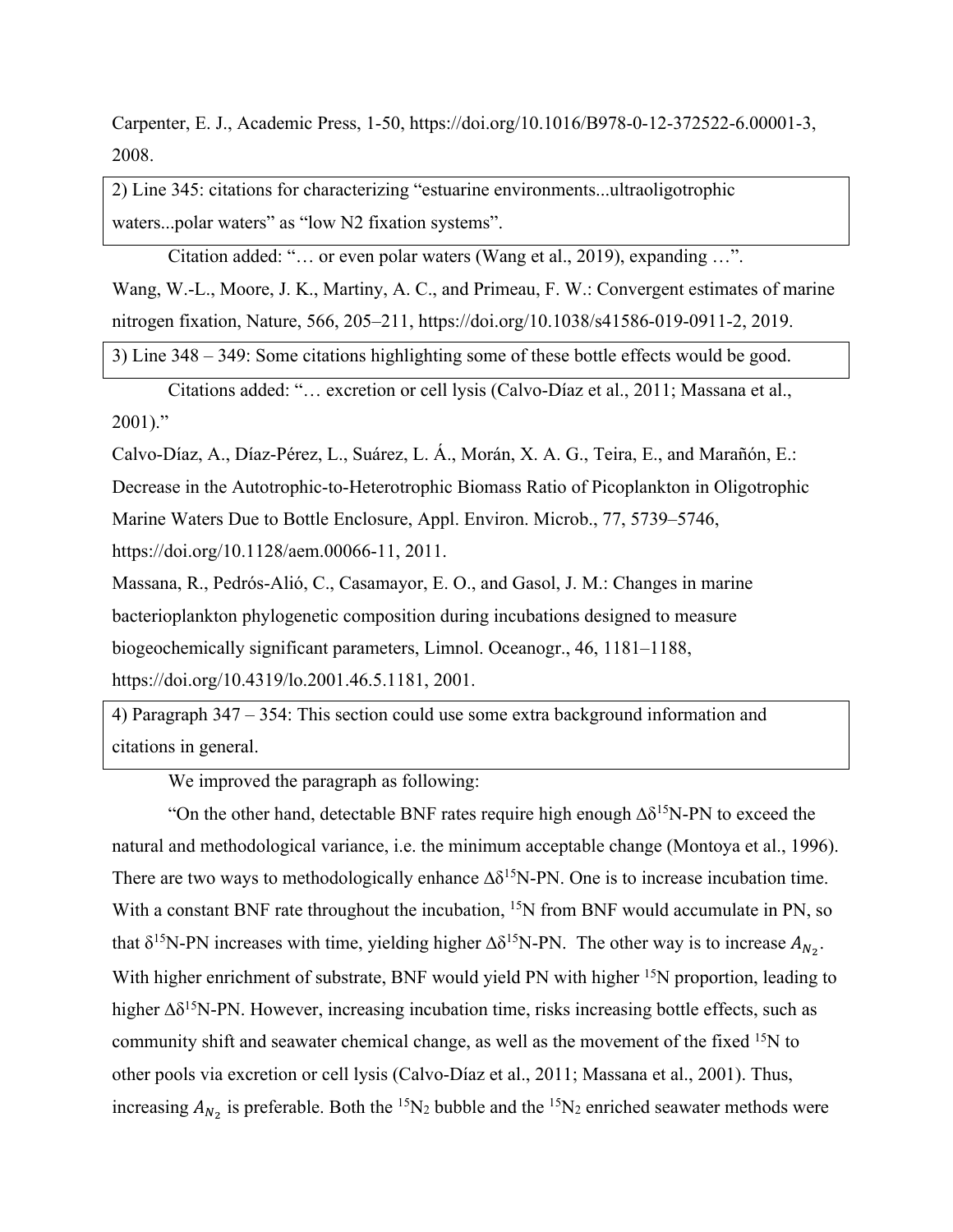used to enhance  $A_{N_2}$  in this study. Introducing <sup>15</sup>N<sub>2</sub> enriched seawater to achieve  $A_{N_2}$  >10 % requires a large addition of pre-treated filtered water (Mohr et al., 2010), risking dilution of organisms and nutrient and/or trace metal contamination (White et al., 2020). However,  $A_{N_2}$  > 10 % can be easily achieved by using the  ${}^{15}N_2$  bubble method without these risks. Nevertheless, incomplete <sup>15</sup>N<sub>2</sub> gas dissolution (Jayakumar et al., 2017; Mohr et al., 2010; White et al., 2020; Wannicke et al., 2018) with the  ${}^{15}N_2$  bubble method (Montoya et al., 1996) may result in underestimation of rates. Here, we minimized the effect of incomplete  ${}^{15}N_2$  gas dissolution with incubation time  $\geq 24$  h (Wannicke et al., 2018), thus the results are robust. Even so, we still recommend following studies to use the more precise modified  ${}^{15}N_2$  bubble method (Klawonn et al.,  $2015$ ). "

5) Line 365 - 366: You bring up sinking particles. Are you suggesting that the ANF in deep waters is particle associated? Also, do you have any explanation or prediction as to why that heterogeneity exists? Chakraborty et al. (2021) suggest from their modeling work that there's an ephemeral window for BNF to occur with sinking marine particles. Thus, linking this could give more merit to the explanation that heterogeneity of sinking particles could account for some of the heterogeneity in ANF rates.

We updated the following explanations in the manuscript:

"… heterogeneity of suspended particles, which could result from both sampling variability and intrinsic particle characteristics. On the one hand, both low concentration and limited sampling volume  $(1 - 4 L)$  resulted in heterogeneity between different sampling bottles. This is also supported by Farnelid et al. (2018) that even though the bacterial community composition in bulk particles is consistent throughout time and space, large variations exist in individual particles. On the other hand, sinking particles could also be collected in our samples occasionally, which were reported to be heterogeneous in chemical composition (Martiny et al., 2013) and bacterial community composition (Boeuf et al., 2019). This could be due to the sporadic export events (Boeuf et al., 2019). The larger variances of  $\delta^{15}N-PN$  in the sample after the incubation compared to T0 time points further demonstrated the heterogeneity of ANF in deep waters (Fig. 3, 4 and S2). This conclusion is further supported by a model study showing a short ephemeral window for BNF in sinking particles, which is also variable due to above heterogeneity of particles (Chakraborty et al., 2021). How to ..." Reference: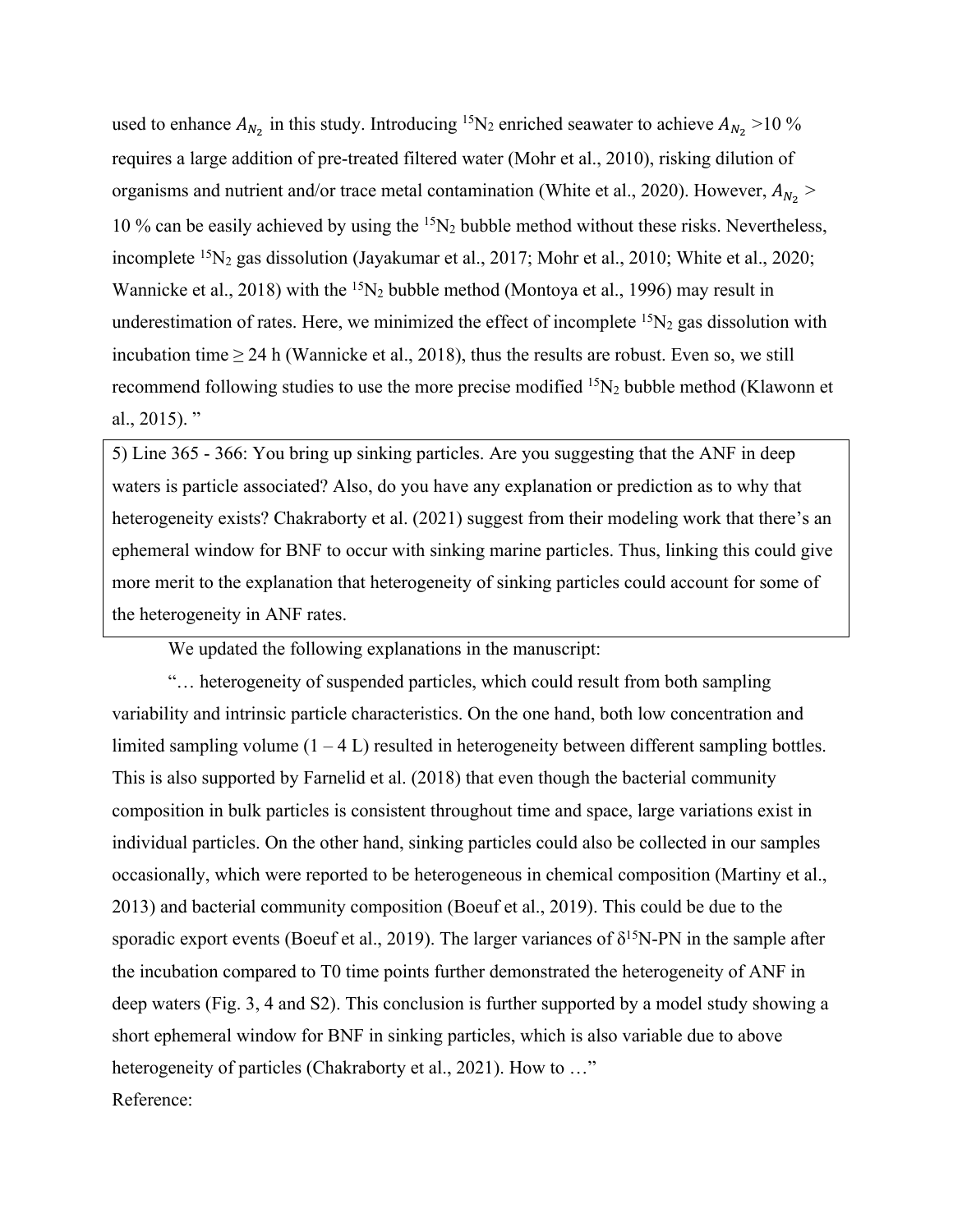Boeuf, D., Edwards, B. R., Eppley, J. M., Hu, S. K., Poff, K. E., Romano, A. E., Caron, D. A., Karl, D. M., and DeLong, E. F.: Biological composition and microbial dynamics of sinking particulate organic matter at abyssal depths in the oligotrophic open ocean, Proc. National Acad. Sci., 116, 201903080, https://doi.org/10.1073/pnas.1903080116, 2019.

Farnelid, H., Turk-Kubo, K., Ploug, H., Ossolinski, J. E., Collins, J. R., Mooy, B. A. S. V., and Zehr, J. P.: Diverse diazotrophs are present on sinking particles in the North Pacific Subtropical Gyre, Isme J., 13, 170–182, https://doi.org/10.1038/s41396-018-0259-x, 2018.

Martiny, A. C., Vrugt, J. A., Primeau, F. W., and Lomas, M. W.: Regional variation in the particulate organic carbon to nitrogen ratio in the surface ocean, Global Biogeochem. Cy., 27, 723–731, https://doi.org/10.1002/gbc.20061, 2013.

6) Lines 377-379: Any speculation to why ANF rates were below detection in this study but above detection in the Mediterranean Sea?

According to Benavides et al. (2016), deep water formation in the Mediterranean Sea brings labile organic matter from the surface to the mesopelagic, which together with the high mesopelagic temperature of this basin  $(\sim 13^{\circ}C)$ , would support ANF activity, by bringing fresh organic matter and stimulating metabolic activities of diazotrophs, respectively.

7) Line 380: "Horizontally" refers to "spatially" right?

Correction made.

8) Why were parallel light incubations not carried out in the euphotic zone? This would have allowed you to determine how important diazotrophic activity by NCDs (ANF rates) are compared to cyanobacterial diazotrophic activity (light BNF rates).

The light incubations were conducted by other colleagues on the cruises and belong to another project. The results remain unpublished yet. More parameters from these two cruises will also be published in the future, but we cannot use them for now. We can further compare our results with those data after their publication.

9) Line 385 – 386: Is higher sinking flux influenced by seasonal patterns and if so, how might you expect ANF rates to be different if you were to conduct sampling in other seasons (i.e., fall, winter, or spring) than summer.

Seasonal variability of sinking particle flux in the South China Sea is generally insignificant with occasionally higher sinking particle fluxes observed in some depths in winter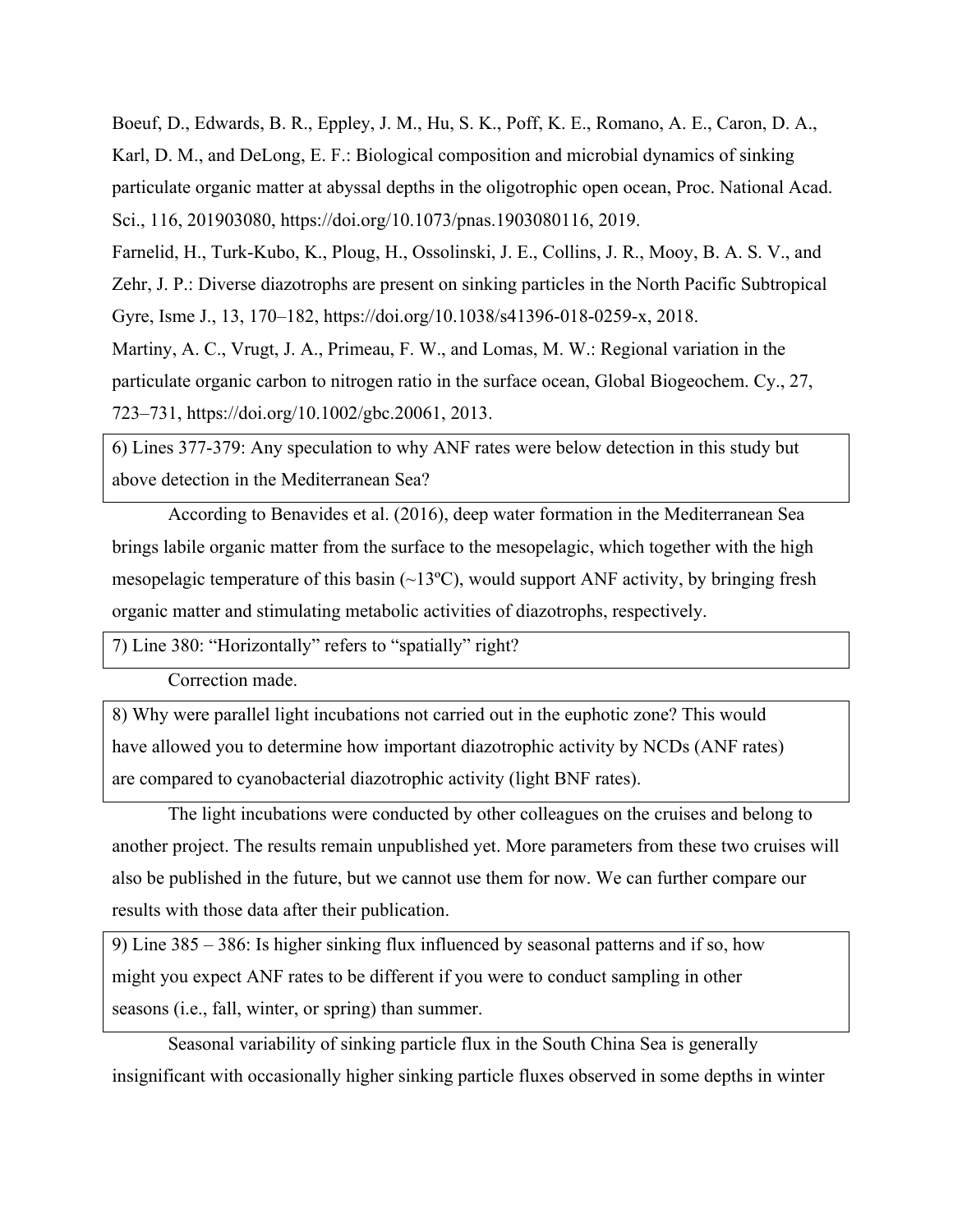(Gaye et al., 2009; Kao et al., 2012; Liang, 2008; Yang et al., 2017). Thus, I would expect ANF to be slightly higher in winter with similar rates in spring, summer and fall.

Gaye, B., Wiesner, M. G., and Lahajnar, N.: Nitrogen sources in the South China Sea, as discerned from stable nitrogen isotopic ratios in rivers, sinking particles, and sediments, Mar. Chem., 114, 72–85, https://doi.org/10.1016/j.marchem.2009.04.003, 2009.

Kao, S., Yang, J. T., Liu, K., Dai, M., Chou, W., Lin, H., and Ren, H.: Isotope constraints on particulate nitrogen source and dynamics in the upper water column of the oligotrophic South China Sea, Global Biogeochem. Cy., 26, GB2033, https://doi.org/10.1029/2011gb004091, 2012. Liang, Y. J.: Depth and temporal variability of organic carbon, total nitrogen and their isotopic compositions of sinking particulate organic matter and POC flux at SEATS time-series station, northern South China Sea [in Chinese with an English abstract], M.S. thesis, National Sun Yatsen University, Kaohsing, Taiwan, 2008.

Yang, J. T., Kao, S., Dai, M., Yan, X., and Lin, H.: Examining N cycling in the northern South China Sea from N isotopic signals in nitrate and particulate phases, J. Geophys. Res. Biogeosciences, 122, 2118–2136, https://doi.org/10.1002/2016jg003618, 2017.

10) Line 387: You mention larger mean cell diameter and higher PN concentrations – any thoughts on what the community composition might be like (e.g., is it dominated by picoeukaryotes or larger, faster sinking phytoplankton like diatoms)?

We obtained cell diameter via flow cytometry (see Method). Actually, before SYBR Green I staining, we also checked the autofluorescence. There were no significant autofluorescence observed in samples below 200 m, indicating that there were almost no living Prochlorococcus, Synechococcus, nor picoeukaryotes. There were only few Prochlorococcus observed in 200 m samples. Thus, we suggest that bacteria dominate the community composition below 200 m. This is also supported by Boeuf et al. (2019) that bacteria dominated in abyssal sinking particles.

11) Line 403: "...or ANF was limited by other factors in the SCS..." could you elaborate? Are there any studies that show DFAA assimilation is preferable to BNF?

We updated the sentence as "... or ANF was limited by other factors, such as temperature, in the SCS …". Both Selden et al. (2019) and Chakraborty et al. (2021) pointed out that temperature may affect BNF via altering metabolic activities.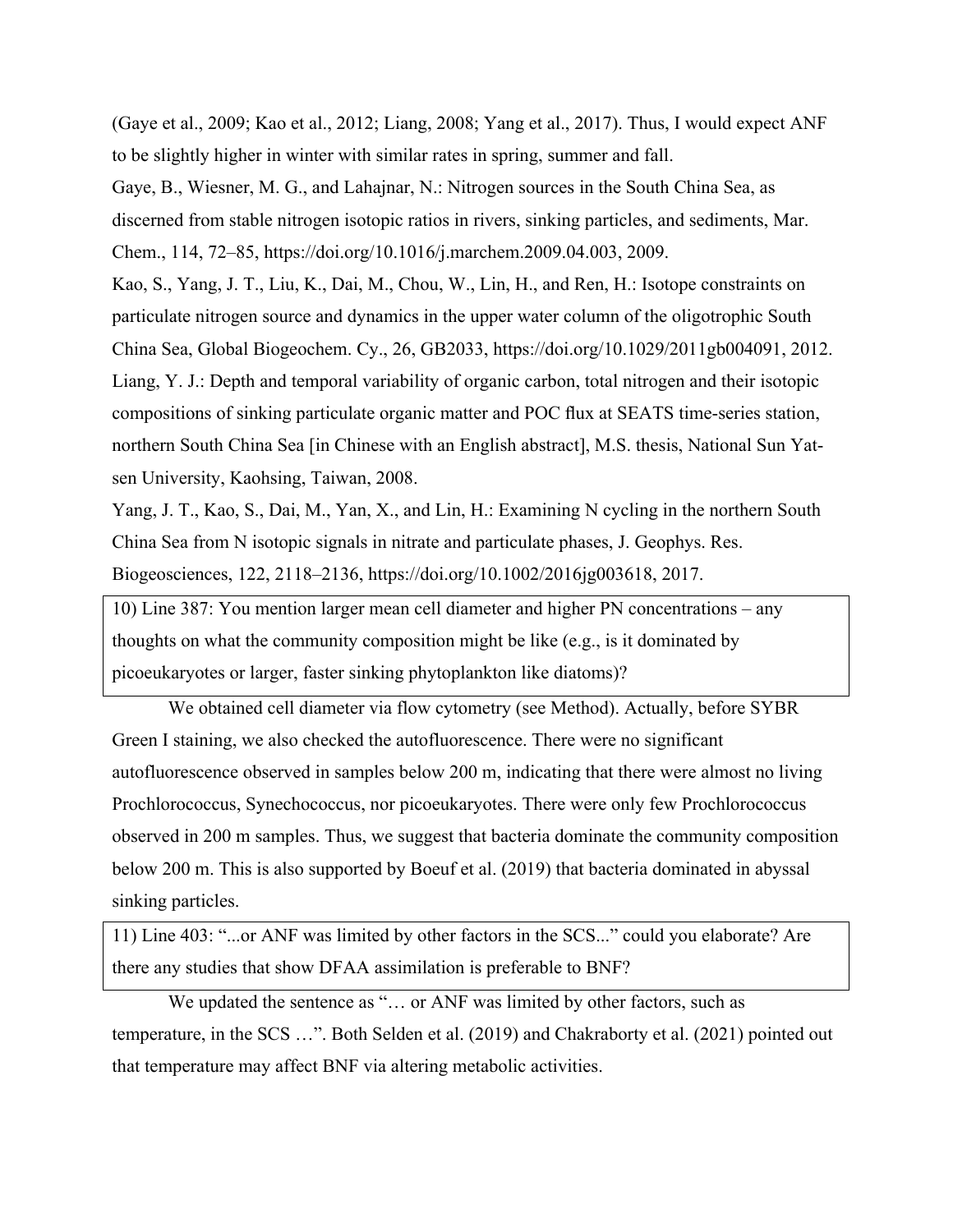Explanation to Line 403 "... the organisms present preferred DFAA assimilation to  $N_2$ fixation as a means of getting N.":

1. To our knowledge, there are no studies showing that diazotrophs prefer DFAA assimilation to BNF. However, Chakraborty et al. (2021) employed lower direct cost of amino acid uptake than that of BNF in the model, and BNF occurred after amino acid depletion according to the model.

2. The "organisms" mentioned here refer to all the organisms, not only diazotrophs, but also other heterotrophic bacteria. We are suggesting that at the community level, DFAA assimilation exceeds BNF, masking the 15N-PN signal from BNF, leading to BNF rates with DFAA addition that are below detection. This is supported by PN increments with DFAA additions (Fig. 7).

12) Line 415: Could you discuss how results might have been different with just a labile C source amendment over a DFAA addition? The DFAA also provides additional labile N to the microbial community but with just a labile C addition, N would be more limiting and could potentially result in a greater stimulation of the diazotrophic community.

We added this discussion in Line 408:

"… DFAA additions. Thus, we suspect that in the SCS, labile organic carbon (glucose, carbohydrate etc.) addition could be a better option than labile organic carbon and nitrogen (DFAA) addition to test whether labile organic matter could stimulate ANF. Labile organic carbon addition only may also result in more N-limiting environment and potentially result in a greater stimulation of the diazotrophic community. However, previous studies reported ANF were stimulated by labile organic carbon to a lesser degree compared to DFAA, possibly due to different substrate preferences or different carbon- or nitrogen-limiting environments (Benavides et al., 2015; Bonnet et al., 2013; Selden et al., 2019)."

13) Line 432: Review Chakraborty et al., 2021 and incorporate their findings in your discussion – it nicely supports the points you are trying to make.

We incorporated this in Line 431: "... energy sources. Taking this into account, a mathematical model study quantified BNF by heterotrophic bacteria in sinking particles, which is determined by polysaccharide and polypeptide concentrations, particle sinking velocity, and surrounding  $O_2$  and  $NO_3^-$  concentrations (Chakraborty et al., 2021). However, more field studies are needed for model verification and application to global ANF quantification."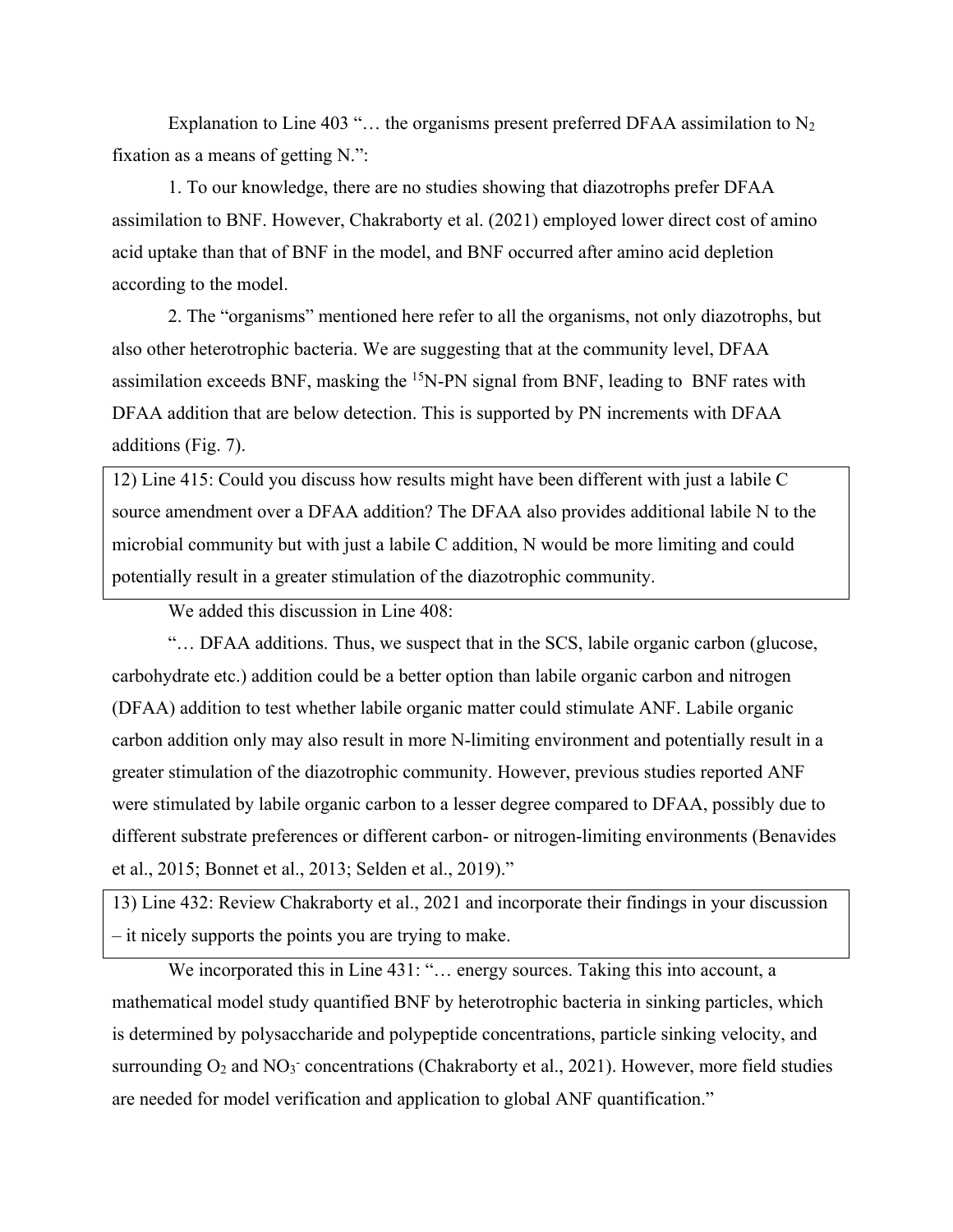14) Line 462: Could be incorporated as the last sentence for the paragraph rather than a separate paragraph.

Changes made.

15) Line 467-468: "Taken together with previous reports from different oceanographic regions highlighted in Table 2, our study shows 11 of 18 sampling depths..."

Changes made as "However, taken together with previous reports from different oceanographic regions highlighted in Table 2, our study shows 11 of 18 sampling depths  $\geq 200$ m had detectable rates, suggesting an overlooked source of N in the ocean's interior."

16) Line 470: This citation (SEATS might be an overlapping station) is useful for the discussion here and brings up an important point that is currently overlooked: how do these ANF rates compare to BNF rates by cyanobacterial diazotrophs in the SCS? Citation: Nitrogen Fixation by Trichodesmium and unicellular diazotrophs in the northern South China Sea and the Kuroshio in summer. Wu et al., 2018

Another citation (with SEATS as overlapping station) that could be useful to compare how ANF rates contribute to net community production at SEATS: Estimated net community production during the summertime at the SEATS time-series study site, northern South China Sea: Implications for nitrogen fixation. Chou et al., 2006

We incorporated this citation and updated from Line 469: "The depth integrated (200- 1000 m) ANF in SCS ranged from 7-86 μmol N m<sup>-2</sup> d<sup>-1</sup> (36 ± 26 μmol N m<sup>-2</sup> d<sup>-1</sup>), which are comparable to non-hypoxia studies listed in Table 1, contributing  $16 \pm 16$  % and  $18 \pm 24$  % of upper 1000 m integrated BNF rates in Kuroshio Current affected and other northern SCS stations, regarding the 0-100 m BNF integration of  $463 \pm 260$  µmol N m<sup>-2</sup> d<sup>-1</sup> and  $50 \pm 19$  µmol N m<sup>-2</sup> d<sup>-1</sup>, respectively (Lu et al., 2019). Similar euphotic zone integrated BNF rates were also obtained with an average rate from acetylene reduction assay (Wu et al., 2018). Wu et al. (2018) also measured *Trichodesmium*-based BNF rates, while those are extremely low (0.0031 – 0.013  $\mu$ mol N m<sup>-2</sup> d<sup>-1</sup>) possibly due to typhoon influence. Thus, euphotic zone BNF is relatively easily affected by weather (light, stratification, temperature, etc.) while ANF is relatively stable with fewer environmental variants, further yielding stable contribution to N budget. Besides, …"

The suggestion for the comparison between ANF and net community production is difficult to conduct since Chou et al. (2006) only calculated this in the mixed-layer. ANF, i.e. BNF below 200 m, only contributes to this net community production when transported upward,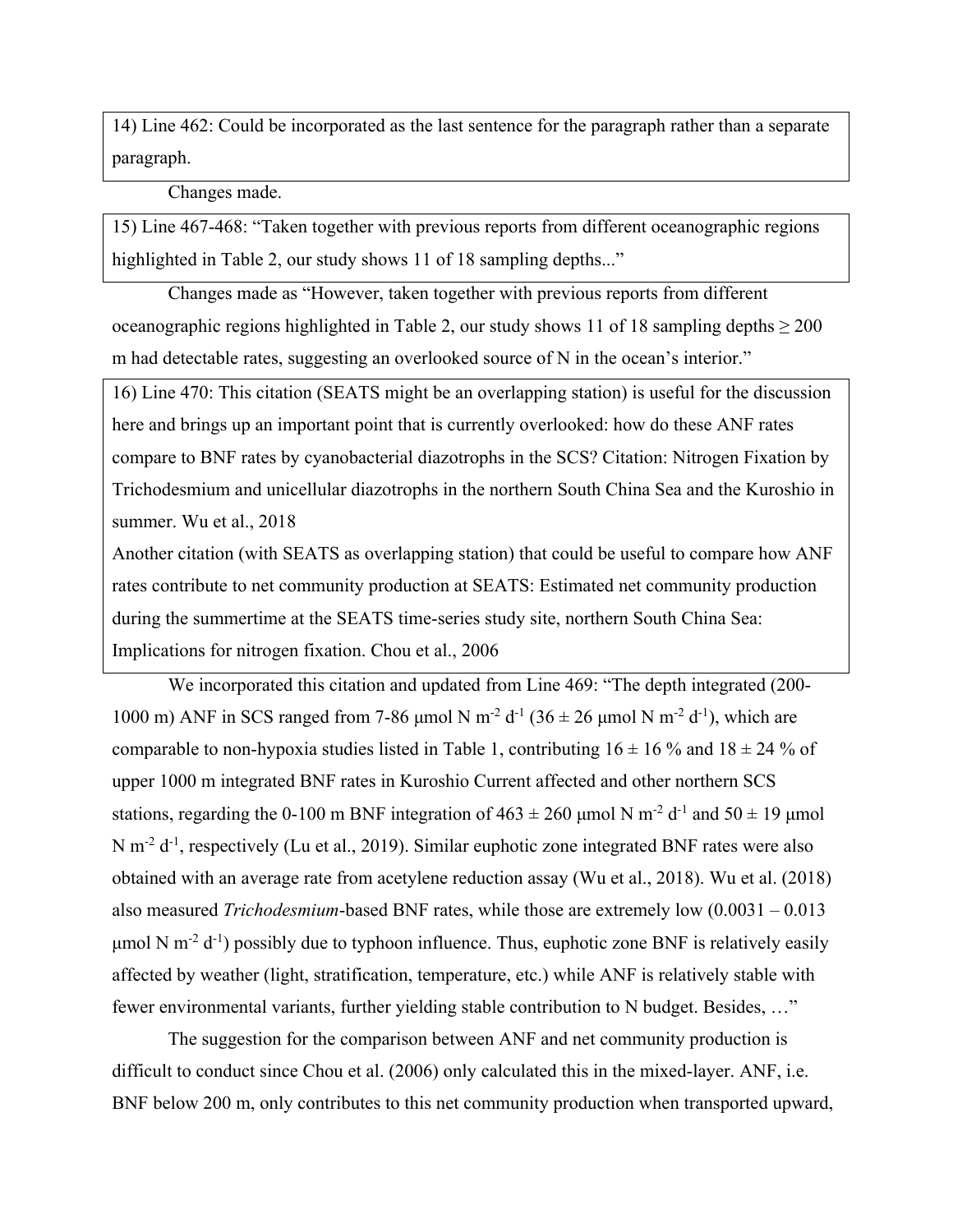and belongs to the vertical diffusion term in Chou et al. (2006). Thus, we think that such comparison may distract the readers and deviate from our aim of highlighting the importance of ANF in section 4.5.

17) Line 477 – 479: How is particle export in the summer compared to other seasons? Could you elaborate more why higher particle export in winter would indicate your annual estimation is conservative? Also, how do your annual ANF contributions to SCS compare to other estimates of BNF contributions to the N budget in SCS (if they exist)?

We answered seasonal particle export in Discussion-9). We further elaborated this in Line 477: "However, seasonal variability of organic sinking particle flux in the South China Sea is generally insignificant with occasionally higher fluxes observed in some depths in winter (Gaye et al., 2009; Kao et al., 2012; Liang, 2008; Yang et al., 2017). Thus, we would expect slightly higher rates in winter, with relatively stable ANF rates throughout the year, which indicates that our annual estimation may be the conservative estimate."

Chen et al. (2001) reported the nitrogen budget in the South China Sea without BNF and denitrification. It only included riverine input, precipitation, and water exchange with other marine regions. With our ANF estimation of  $0.32 \pm 0.24$  Tg N yr<sup>-1</sup>, ANF contributes  $1.1 \pm 0.8$  % to the total input of 29 Tg N yr<sup>-1</sup>. The riverine input is 1.4 Tg N yr<sup>-1</sup>, and the precipitation resulted in 0.43 Tg N yr<sup>-1</sup>, which are comparable to our ANF estimation. We would like to update this in Line 479: "This estimation is equivalent to  $1.1 \pm 0.8$  % of the total nitrogen input of 29 Tg N yr<sup>-1</sup> without biological processes, and comparable to the riverine input of 1.4 Tg N yr<sup>-1</sup> <sup>1</sup> and precipitation input of 0.43 Tg N yr<sup>-1</sup> (Chen et al., 2001)."

Chen, C.-T. A., Wang, S.-L., Wang, B.-J., and Pai, S.-C.: Nutrient budgets for the South China Sea basin, Mar. Chem., 75, 281–300, https://doi.org/10.1016/s0304-4203(01)00041-x, 2001.

18) Line 480: How could this be a global interpretation if it's based on one study from the Mediterranean Sea?

Here our aim is to give an overview of global reported integrated ANF rates, and we would like to point out that the Mediterranean Sea study is the one with highest ANF contribution to water column integrated rates. To make this clear, we added the reference to Table 1 in the sentence: "Globally, reported integrated ANF rates ranged from below detection limit to around 600 µmol N m<sup>-2</sup> d<sup>-1</sup> (Table 1), contributing up to reported 100 % of water column BNF in Mediterranean Sea (Benavides et al., 2016)."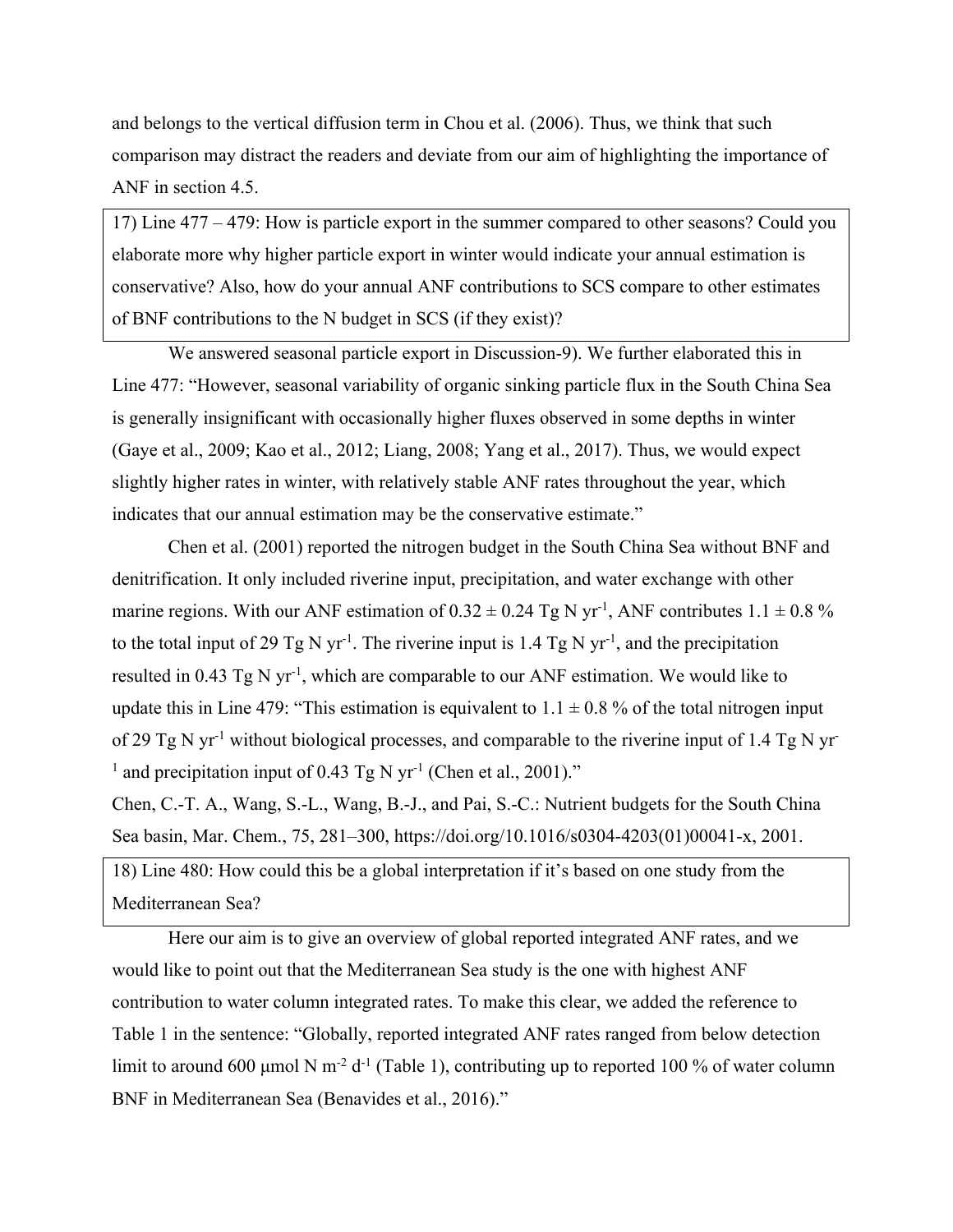19) General discussion needs improvement and more pointed hypothesis or predictions.

With above comments, we improved this part with more in-depth discussions, more elaborate words and more references integrated in each section.

#### **Conclusions:**

1) Line 495: You didn't have any data suggesting high particle flux was occurring – in fact, you suggest that particle flux is much higher in the winter months. You could more appropriately discuss the potential for higher integrated ANF rates than measured in this study to occur in the winter if seasonal ANF surveys were conducted in the SCS.

We did not intend to suggest seasonal variability here. We bring up "high particle flux" here to explain spatial variation of ANF. We would like to elaborate this sentence to be: "Horizontally, high integrated ANF rates corresponded to high sinking particle flux in the SCS, which showed its potential control on ANF."

2) Paragraphs could be better organized and compiled into fewer paragraphs.

We re-organized the conclusion as follows:

"Understanding the magnitudes, mechanisms and limiting factors of ANF not only extends potential niches for BNF, but also better constrains global marine nitrogen cycle. By using persulfate-denitrifier method, we provide solid evidences for ANF in the SCS, which is the firsthand data showing substantial contribution of ANF to new nitrogen inputs in the northwestern Pacific. Horizontally, high depth-integrated ANF rates corresponded to high sinking particle fluxes in the SCS. Compiled global ANF data also showed high depth-integrated ANF rates in a highly productive region – ETSP, further supporting the potential control of sinking particle on ANF rates. In some regions, detectable ANF had significant correlations with PN concentration, suggesting that easily measured PN could be a regional predictive parameter for ANF. However, this correlation is not ubiquitous globally, suggesting the heterogeneous and complex control of ANF.

We here list several recommendations for future ANF studies:

1) In order to detect low ANF rates, we recommend the use of the persulfate-denitrifier method to measure  $\delta^{15}N$ -PN when sufficient PN mass for the EA-IRMS approach cannot be achieved. 2) Both higher spatial and temporal resolution and corresponding complete datasets of PN, SNFR and ANF are needed to better constrain the controlling factors of ANF and the contribution of ANF to the global N budget.